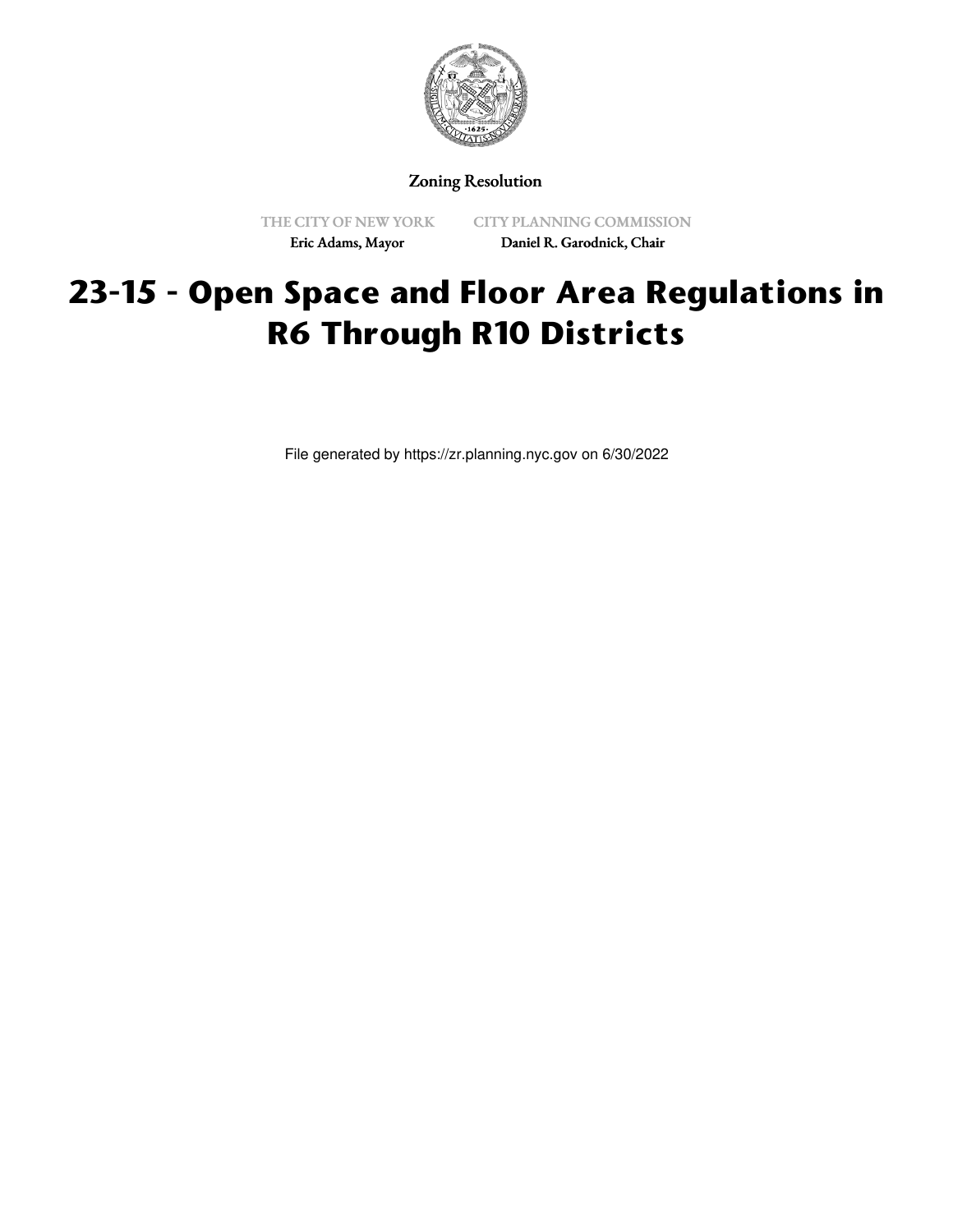# **23-15 - Open Space and Floor Area Regulations in R6 Through R10 Districts**

LAST AMENDED 3/22/2016

#### R6 R7 R8 R9 R10

In the districts indicated, for any #zoning lot#, the minimum required #open space# or #open space ratio# shall not be less than set forth in this Section, and the maximum #lot coverage# shall not exceed the #lot coverage# as set forth in this Section. Any given #lot area# or area of #open space# shall be counted only once in determining the #floor area ratio#, the amount of #open space# or the #open space ratio#.

In R6A, R6B, R7A, R7B, R7D, R7X, R8A, R8B, R8X, R9A, R9D, R9X, R10A or R10X Districts, any #building# containing #residences# shall comply with the #floor area ratio# and #lot coverage# regulations for #Quality Housing buildings# set forth in Section 23-153 (For Quality Housing buildings).

In R6, R7, R8, R9 and R10 Districts without a letter suffix, #buildings# containing #residences# may be #developed# or #enlarged# pursuant to the basic #floor area# and #open space# regulations set forth in Section 23-151 (Basic regulations for R6 though R9 Districts) or 23-152 (Basic regulations for R10 Districts), as applicable, or the regulations for #Quality Housing buildings# set forth in Section 23-153.

All #Quality Housing buildings# shall also comply with additional provisions set forth in Article II, Chapter 8.

The applicable #floor area ratio# for the district may be increased for #buildings# on #zoning lots# containing #affordable housing# or #affordable independent residences for seniors#, pursuant to Sections 23-154 (Inclusionary Housing) or 23-155 (Affordable independent residences for seniors), as applicable.

Special #lot coverage# provisions for shallow #zoning lots#, and #interior# or #through lots# within 100 feet of corners or located along the short dimension of the #block# are set forth in Section 23-156 (Special lot coverage provisions for certain interior or through lots).

For #zoning lots# with #buildings# containing multiple #uses# or multiple #buildings# with different #uses#, the maximum #floor area ratio# for each #use# shall be as set forth in the applicable provisions of this Section, inclusive, or Section 24-10 (FLOOR AREA AND LOT COVERAGE REGULATIONS), inclusive, provided the total of all such #floor area ratios# does not exceed the greatest #floor area ratio# permitted for any such #use# on the #zoning lot#.

However, for #zoning lots# providing #affordable independent residences for seniors# and other #residential uses#, the total #floor area# allocated to #uses# other than #affordable independent residences for seniors# on the #zoning lot# shall not exceed the maximum #floor area ratio# permitted for #residential uses# set forth in Sections 23-151 or 23-153, as applicable. Furthermore, for such #zoning lots# providing #affordable independent residences for seniors# and other #residential uses# within R10 Districts or within #Inclusionary Housing designated areas#, the maximum #floor area ratio# on the #zoning lot# shall not exceed the base #floor area ratio# for the Inclusionary Housing Program set forth in Section 23-154 for the applicable district. Such base #floor area ratio# may be increased to the maximum #floor area ratio# set forth in such Section only through the provision of #affordable housing# pursuant to Section 23-90 (INCLUSIONARY HOUSING). #Zoning lots# used exclusively for #affordable independent residences for seniors# within R10 Districts or within #Inclusionary Housing designated areas# shall remain subject to the maximum #floor area ratios# set forth in Section 23-155.

# Illustrative Examples

The following examples, although not part of the Zoning Resolution, are included to demonstrate the application of the #floor area# regulations to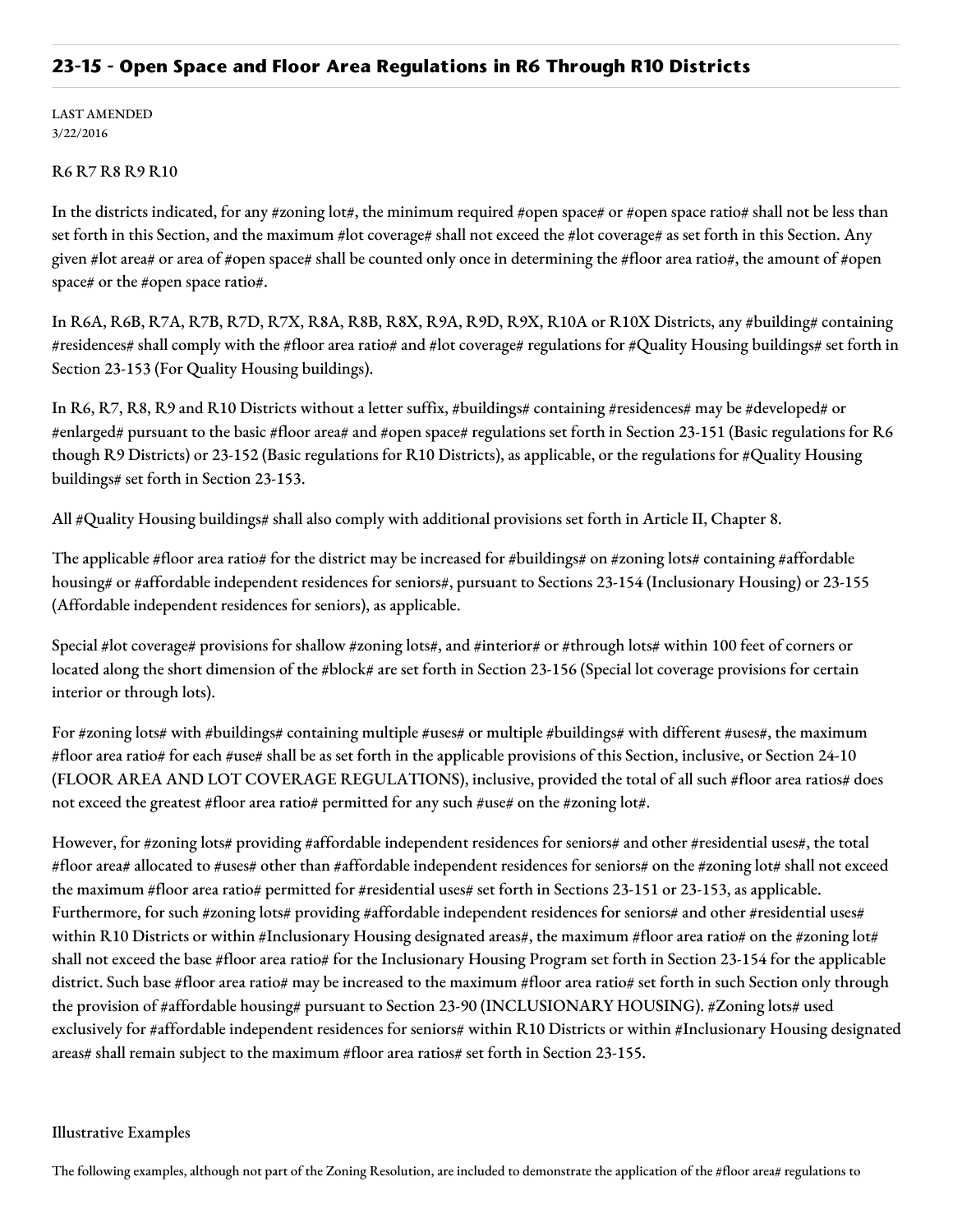#zoning lots# with multiple #uses#, including #affordable independent residences for seniors#.

#### EXAMPLE 1

A #zoning lot# with a #lot area# of 50,000 square feet is being #developed# in an R7A District. The owner would like to include #residential uses# (other than #affordable independent residences for seniors#), #community facility# #uses# and #affordable independent residences for seniors# on the #zoning lot#.

Pursuant to Section 23-15 and Section 24-161, when #residential uses# and #community facility# #uses# are mixed on the same #zoning lot#, the maximum permitted #floor area# for each individual #use# shall be the amount set forth in Section 23-15 for #residential uses# (in R6 through R10 Districts), and the amount set forth in Section 24-11 for #community facility# #uses#. The sum of any combination of these #uses# cannot exceed the highest permitted #floor area# for a #use# provided on the #zoning lot#.

Individually, the permitted #residential# #floor area ratio# (except for #affordable independent residences for seniors#) is 4.0, pursuant to Section 23-153, the permitted #community facility# #floor area ratio# is 4.0, pursuant to Section 24-11, and the permitted #floor area ratio# for #affordable independent residences for seniors# is 5.01, pursuant to Section 23-155. The highest permitted #floor area# on the #zoning lot#, 5.01, is assigned to #affordable independent residences for seniors#, meaning that the maximum #floor area# on the #zoning lot# would be 250,500 square feet.

In addition, pursuant to Section 23-15, when other #residential uses# are mixed with #affordable independent residences for seniors# on the same #zoning lot#, the #floor area# allocated to such other #residential uses# cannot exceed the maximum #residential# #floor area ratio# of 4.0, or 200,000 square feet, as set forth in Section 23-153. In addition, pursuant to Section 24-161, the sum of all #residential# #floor area# including both the #affordable independent residences for seniors# and other #residential uses# - cannot exceed the #floor area ratio# for #affordable independent residences for seniors#, which is the highest permitted #residential# #floor area ratio#. Any #community facility# #use# provided on the #zoning lot# will reduce the amount of #residential# #floor area# or #affordable independent residences for seniors# #floor area# on the #zoning lot#, or both.

Based on these mixing rules, the owner decides to construct the following: a 50,500 square foot #building# (1.01 #floor area ratio#) containing only an #affordable independent residence for seniors# and a second 200,000 square foot #building# with 50,000 square feet (1.0 #floor area ratio#) allocated to #community facility# #uses# and 150,000 square feet (3.0 #floor area ratio#) of #residential uses# (other than #affordable independent residences for seniors#).

In this second #building#, at a later time the #community facility# #floor area# could be #converted# to #residential# #floor area#, but under no conditions could the #building# containing #affordable independent residences for seniors# be changed to a #residence# not subject to the restrictions encompassed in the definition of #affordable independent residence for seniors# in Section 12-10.

#### EXAMPLE 2

A #zoning lot# within 100 feet of a #wide street# with a #lot area# of 50,000 square feet is being #developed# in an R7-2 District. The owner would like to include #affordable independent residences for seniors#, other #residential uses# and #community facility# #uses# on the #zoning lot#.

Pursuant to Sections 23-15 and 24-161, when #residential uses# and #community facility# #uses# are mixed on the same #zoning lot#, the maximum permitted #floor area# for each individual #use# shall be that set forth in Section 23-151 through 23-155 for #residential uses# in R6 through R10 Districts, and that set forth in Section 24-11 for #community facility# #uses#. The sum of any combination of these #uses# cannot exceed the highest permitted #floor area# for a #use# provided on the #zoning lot#.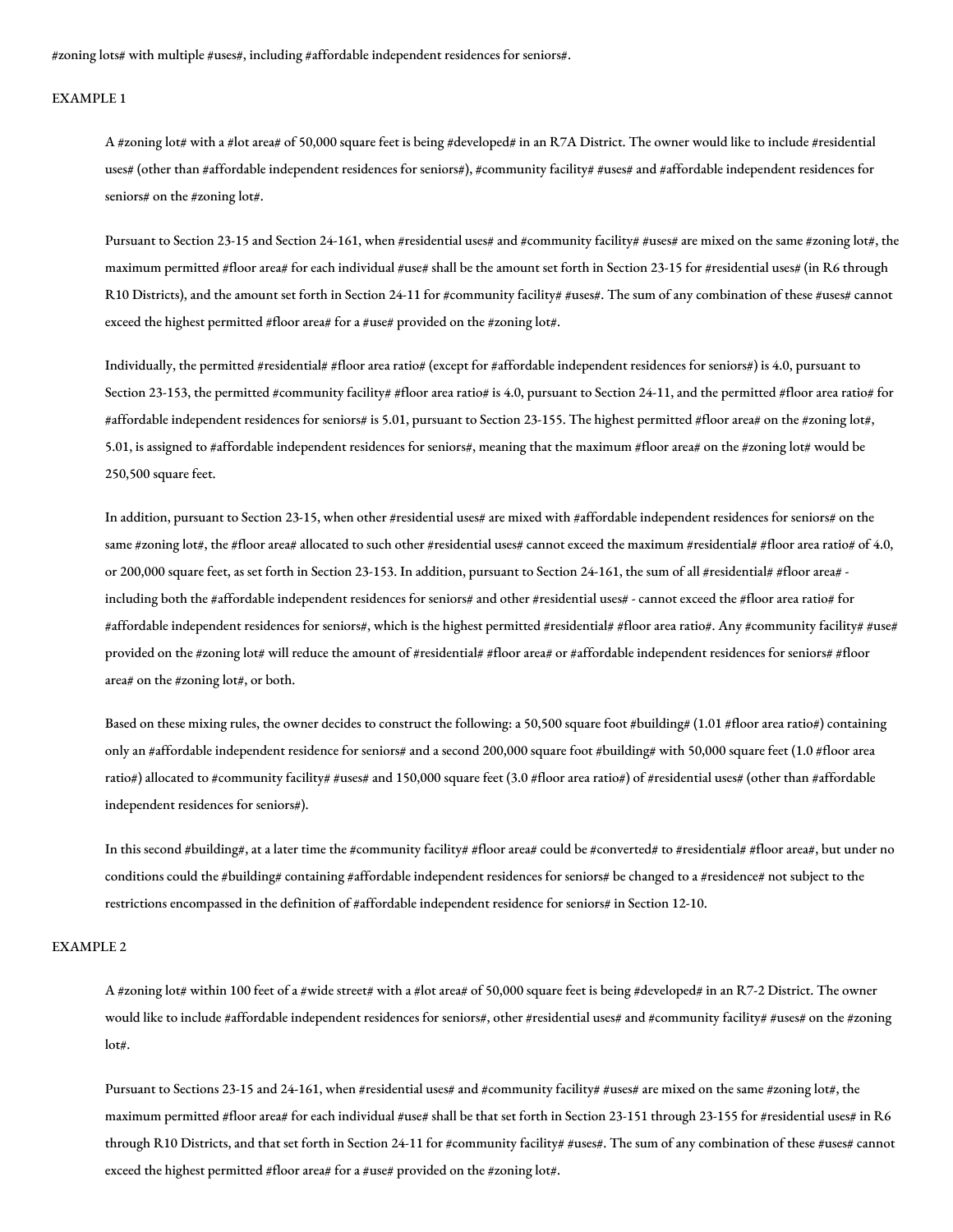Individually, the permitted #residential# #floor area ratio#, except for #affordable independent residences for seniors#, is 4.0 for a #Quality Housing building# pursuant to Section 23-153; the permitted #community facility# #floor area ratio# is 6.5 pursuant to Section 24-11; and the permitted #floor area ratio# for #affordable independent residences for seniors# is 5.01 pursuant to Section 23-155. The highest permitted #floor area ratio# on the #zoning lot# (6.5) is assigned to #community facility# #uses#, meaning the maximum #floor area# on the #zoning lot# would be 325,000 square feet. The owner wishes to provide 20 percent of #floor area# on the #zoning lot# as #affordable independent residences for seniors#, to utilize the additional height permitted pursuant to Section 23-664, and also wishes to maximize the amount of #residential uses# that can be constructed on the #zoning lot#. The owner will allocate the remaining #floor area ratio# on the #zoning lot# to #community facility uses#.

According to these priorities, a #floor area ratio# of 1.3 (6.5 x 20 percent), or 65,000 square feet, would be allocated to #affordable independent residences for seniors#. Pursuant to Section 23-15, when other #residential uses# are mixed with #affordable independent residences for seniors#, the #floor area# allocated to the other #residential uses# cannot exceed the #residential# #floor area ratio# and, pursuant to Section 24- 161, the sum of both the #affordable independent residences for seniors# and the other #residential uses# cannot exceed the highest permitted #residential# #floor area ratio# of 5.01, which is the #floor area ratio# for #affordable independent residences for seniors#. This calculation would result in a #floor area ratio# of 3.71 (5.01 - 1.3 of #floor area ratio#), or 185,500 square feet being allocated to #residential uses# other than #affordable independent residences for seniors#. The remaining #floor area# on the #zoning lot#, which is to be allocated to #community facility# #uses#, would be equivalent to the difference between the #affordable independent residence for seniors floor area ratio# of 5.01 and the #community facility# #floor area ratio# of 6.5, which is a #floor area ratio# of 1.49, or 74,500 square feet.

Based on these figures, the owner decides to construct a 185,500 square foot or 3.71 #floor area ratio building# containing only #residential uses# (other than #affordable independent residences for seniors#) and a second 139,500 square foot, or 2.79 #floor area ratio# #building#, containing the #affordable independent residences for seniors# and #community facility# #uses#.

At a later time, the #floor area# allocated to #residences# in the first #building# can be converted to #community facility# #uses#, but in no event can the #residential# #floor area# be increased, because the maximum #floor area ratio# permitted for this #uses# has already been achieved. Similarly, under no conditions can the #floor area# in the #building# containing #affordable independent residences for seniors# be increased without reducing the amount of other #residential uses# contained within the first #building#.

Where #floor area# in a #building# is shared by multiple #uses#, the #floor area# for such shared portion shall be attributed to each #use# proportionately, based on the percentage each #use# occupies of the total #floor area# of the #zoning lot#, less any shared #floor area#.

In addition to complying with the provisions Section 23-15, all #zoning lots# shall be subject to the provisions set forth in Section 23-22 (Maximum Number of Dwelling Units) as well as all other applicable #bulk# regulations as set forth in this Chapter.

# **23-151 - Basic regulations for R6 through R9 Districts**

LAST AMENDED 3/22/2016

#### R6 R7 R8 R9

In the districts indicated without a letter suffix, the minimum required #open space ratio# and the maximum #floor area ratio# for any #zoning lot# shall be determined by the #height factor# of such #zoning lot# as set forth in this Section.

#### MINIMUM REQUIRED OPEN SPACE RATIO AND MAXIMUM FLOOR AREA RATIO

R6 through R9 Districts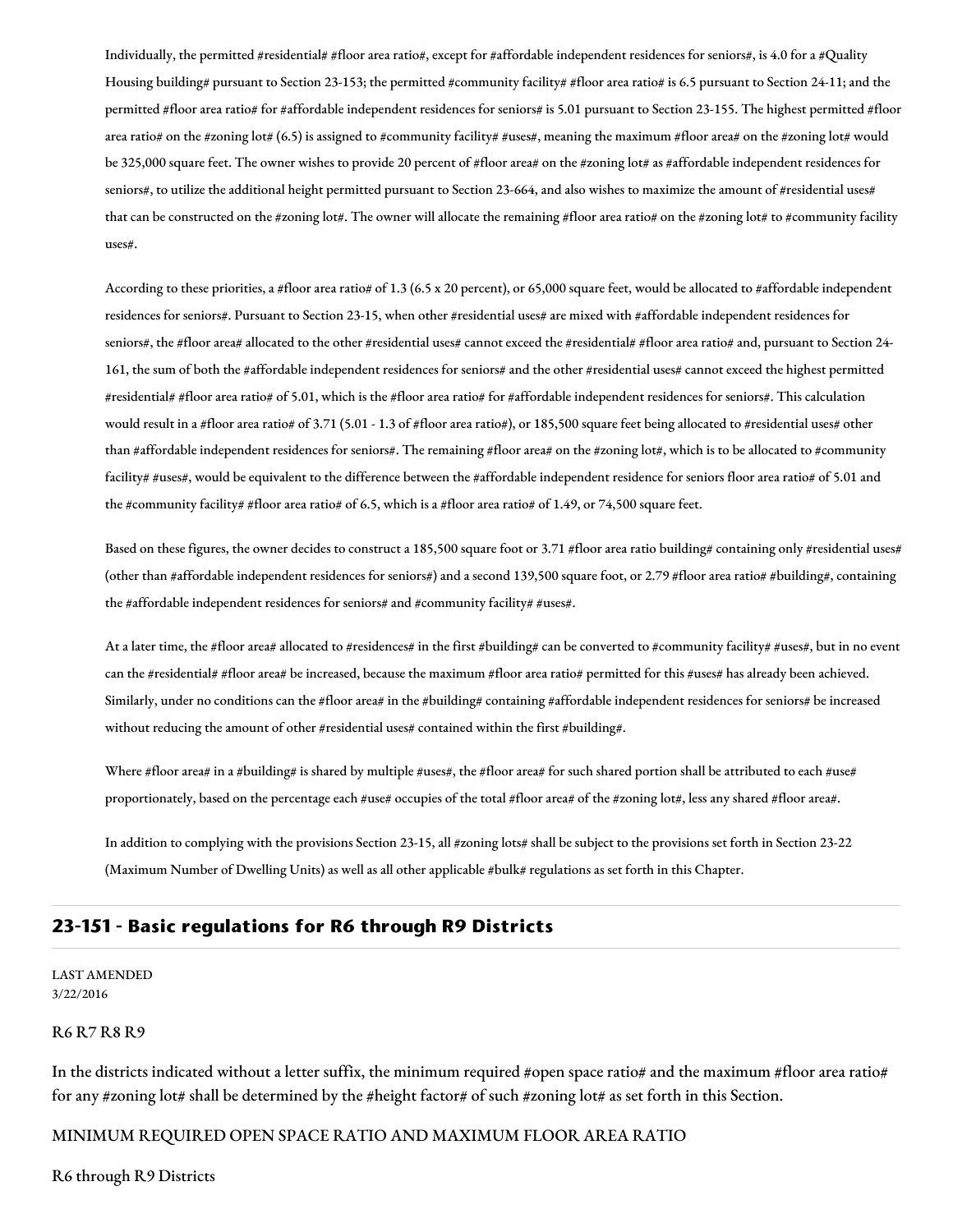|                                                      | In R6 Districts                          |                                  | In R7 Districts                          |                                  | In R8 Districts                          |                                  | In R9 Districts                          |                                  |
|------------------------------------------------------|------------------------------------------|----------------------------------|------------------------------------------|----------------------------------|------------------------------------------|----------------------------------|------------------------------------------|----------------------------------|
| For #zoning<br>lots# with a<br>#height<br>factor# of | Min.<br>Req.<br>#Open<br>Space<br>Ratio# | Max.<br>#Floor<br>Area<br>Ratio# | Min.<br>Req.<br>#Open<br>Space<br>Ratio# | Max.<br>#Floor<br>Area<br>Ratio# | Min.<br>Req.<br>#Open<br>Space<br>Ratio# | Max.<br>#Floor<br>Area<br>Ratio# | Min.<br>Req.<br>#Open<br>Space<br>Ratio# | Max.<br>#Floor<br>Area<br>Ratio# |
| $\mathbf{1}$                                         | 27.5                                     | 0.78                             | 15.5                                     | 0.87                             | 5.9                                      | 0.94                             | 1.0                                      | 0.99                             |
| $\overline{2}$                                       | 28.0                                     | 1.28                             | 16.0                                     | 1.52                             | 6.2                                      | 1.78                             | 1.4                                      | 1.95                             |
| $\mathfrak{Z}$                                       | 28.5                                     | 1.62                             | 16.5                                     | 2.01                             | 6.5                                      | 2.51                             | 1.8                                      | 2.85                             |
| $\overline{4}$                                       | 29.0                                     | 1.85                             | 17.0                                     | 2.38                             | 6.8                                      | 3.14                             | 2.2                                      | 3.68                             |
| 5                                                    | 29.5                                     | 2.02                             | 17.5                                     | 2.67                             | 7.1                                      | 3.69                             | 2.6                                      | 4.42                             |
| 6                                                    | 30.0                                     | 2.14                             | 18.0                                     | 2.88                             | 7.4                                      | 4.15                             | 3.0                                      | 5.08                             |
| $\overline{7}$                                       | 30.5                                     | 2.23                             | 18.5                                     | 3.05                             | 7.7                                      | 4.55                             | 3.4                                      | 5.65                             |
| 8                                                    | 31.0                                     | 2.30                             | 19.0                                     | 3.17                             | 8.0                                      | 4.88                             | 3.8                                      | 6.13                             |
| 9                                                    | 31.5                                     | 2.35                             | 19.5                                     | 3.27                             | 8.3                                      | 5.15                             | 4.2                                      | 6.54                             |
| 10                                                   | 32.0                                     | 2.38                             | 20.0                                     | 3.33                             | 8.6                                      | 5.38                             | 4.6                                      | 6.85                             |
| 11                                                   | 32.5                                     | 2.40                             | 20.5                                     | 3.38                             | 8.9                                      | 5.56                             | 5.0                                      | 7.09                             |
| 12                                                   | 33.0                                     | 2.42                             | 21.0                                     | 3.41                             | 9.2                                      | 5.71                             | 5.4                                      | 7.30                             |
| 13                                                   | 33.5                                     | 2.43                             | 21.5                                     | 3.42                             | 9.5                                      | 5.81                             | 5.8                                      | 7.41                             |
| 14                                                   | 34.0                                     | 2.43                             | 22.0                                     | 3.44                             | 9.8                                      | 5.92                             | 6.2                                      | 7.52                             |
| 15                                                   | 34.5                                     | 2.43                             | 22.5                                     | 3.42                             | 10.1                                     | 5.95                             | 6.6                                      | 7.52                             |
| 16                                                   | 35.0                                     | 2.42                             | 23.0                                     | 3.41                             | 10.4                                     | 5.99                             | $7.0\,$                                  | 7.52                             |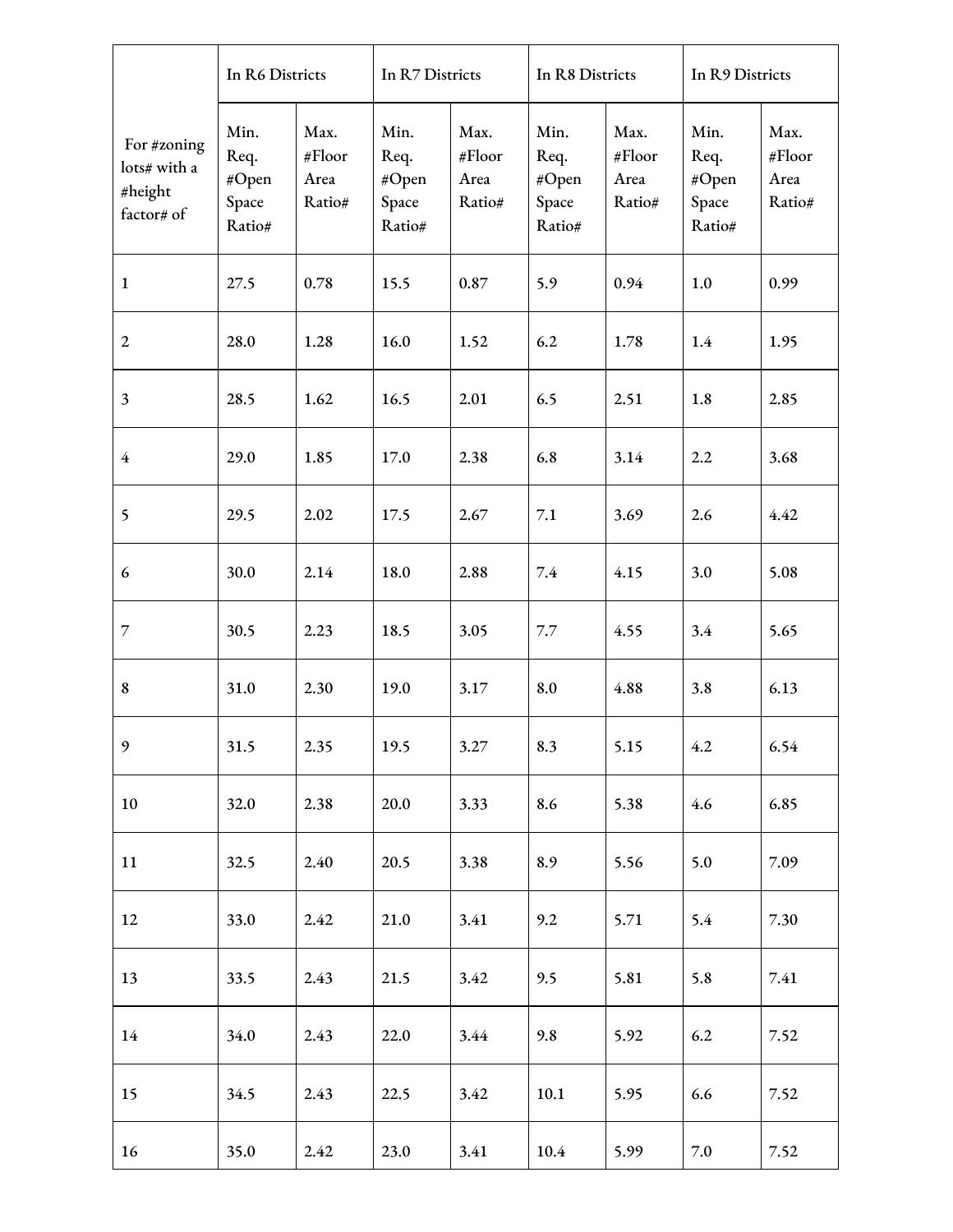| 17 | 35.5 | 2.42 | 23.5 | 3.40 | 10.7 | 6.02 | 7.4 | 7.52 |
|----|------|------|------|------|------|------|-----|------|
| 18 | 36.0 | 2.40 | 24.0 | 3.38 | 11.0 | 6.02 | 7.8 | 7.46 |
| 19 | 36.5 | 2.39 | 24.5 | 3.36 | 11.3 | 6.02 | 8.2 | 7.41 |
| 20 | 37.0 | 2.38 | 25.0 | 3.33 | 11.6 | 6.02 | 8.6 | 7.35 |
| 21 | 37.5 | 2.36 | 25.5 | 3.30 | 11.9 | 5.99 | 9.0 | 7.25 |

For #zoning lots# with #height factors# greater than 21, the minimum required #open space ratio# shall be as set forth in the following table:

# OPEN SPACE RATIO FOR HIGH BUILDINGS

| District       | Minimum Required<br>#Open Space Ratio# at<br>#Height Factor# of 21 | Additional Required #Open<br>Space Ratio# for each Additional<br>#Height Factor# |
|----------------|--------------------------------------------------------------------|----------------------------------------------------------------------------------|
| R <sub>6</sub> | 37.5                                                               | 0.5                                                                              |
| R7             | 25.5                                                               | 0.5                                                                              |
| R8             | 11.9                                                               | 0.3                                                                              |
| R <sub>9</sub> | 9.0                                                                | 0.4                                                                              |

For these #zoning lots#, the maximum #floor area ratio# shall be such as can be attained at the required #open space ratio# for the #height factor#.\*

The #floor area ratio# attainable at a given #height factor# and a given #open space ratio# may be computed from the following formula:

|        |   | O.S.R. |      |
|--------|---|--------|------|
| F.A.R. | = | 100    | H.F. |

# **23-152 - Basic regulations for R10 Districts**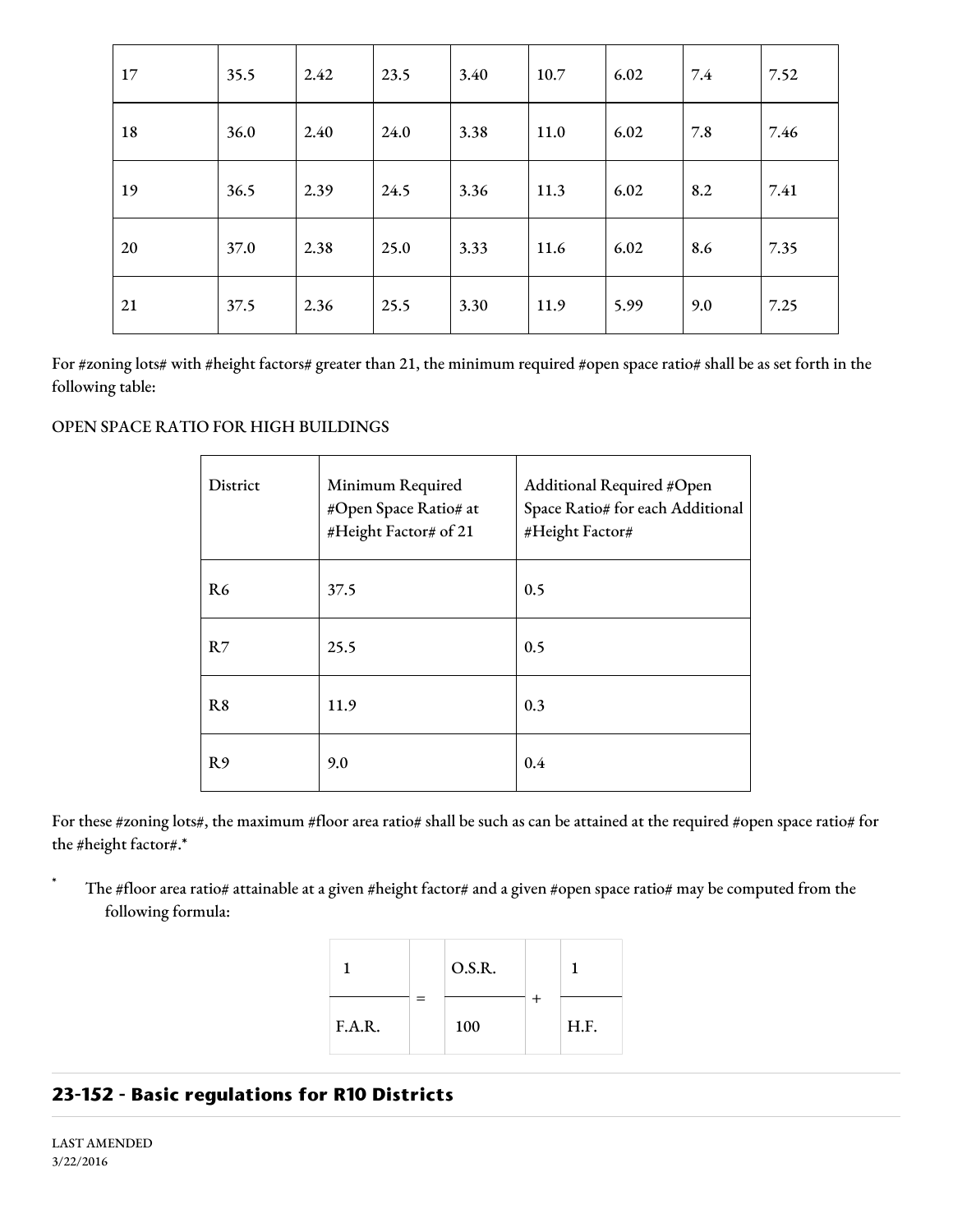In R10 Districts, the #floor area ratio# on a #zoning lot# shall not exceed 10.0.

Notwithstanding any other provision of this Resolution, the maximum #floor area ratio# shall not exceed 12.0.

# **23-153 - For Quality Housing buildings**

LAST AMENDED 9/7/2017

R6 R7 R8 R9 R10

In the districts indicated, for #Quality Housing buildings#, the maximum #floor area ratio# and maximum #residential# #lot coverage# for #interior lots# or #through lots# shall be as set forth in the table in this Section. The maximum #residential# #lot coverage# for a #corner lot# shall be 100 percent.

# MAXIMUM LOT COVERAGE AND FLOOR AREA RATIO FOR QUALITY HOUSING BUILDINGS

| District           | Maximum #Lot Coverage# for<br>an #Interior Lot# or #Through<br>Lot# (in percent) | Maximum #Floor Area<br>Ratio# |
|--------------------|----------------------------------------------------------------------------------|-------------------------------|
| R <sub>6</sub>     | 60                                                                               | 2.20                          |
| R6 <sup>2</sup>    | 60                                                                               | 2.43                          |
| $R6^{1,3}$ R6A R7B | 65                                                                               | 3.00                          |
| R6B                | 60                                                                               | 2.00                          |
| R7                 | 65                                                                               | 3.44                          |
| $R7^1 R7A$         | 65                                                                               | 4.00                          |
| R7D                | 65                                                                               | 4.20                          |
| R7X                | 70                                                                               | 5.00                          |
| R8 R8A R8X         | 70                                                                               | 6.02                          |
| R8 <sup>1</sup>    | 70                                                                               | 7.20                          |
| R8B                | 70                                                                               | 4.00                          |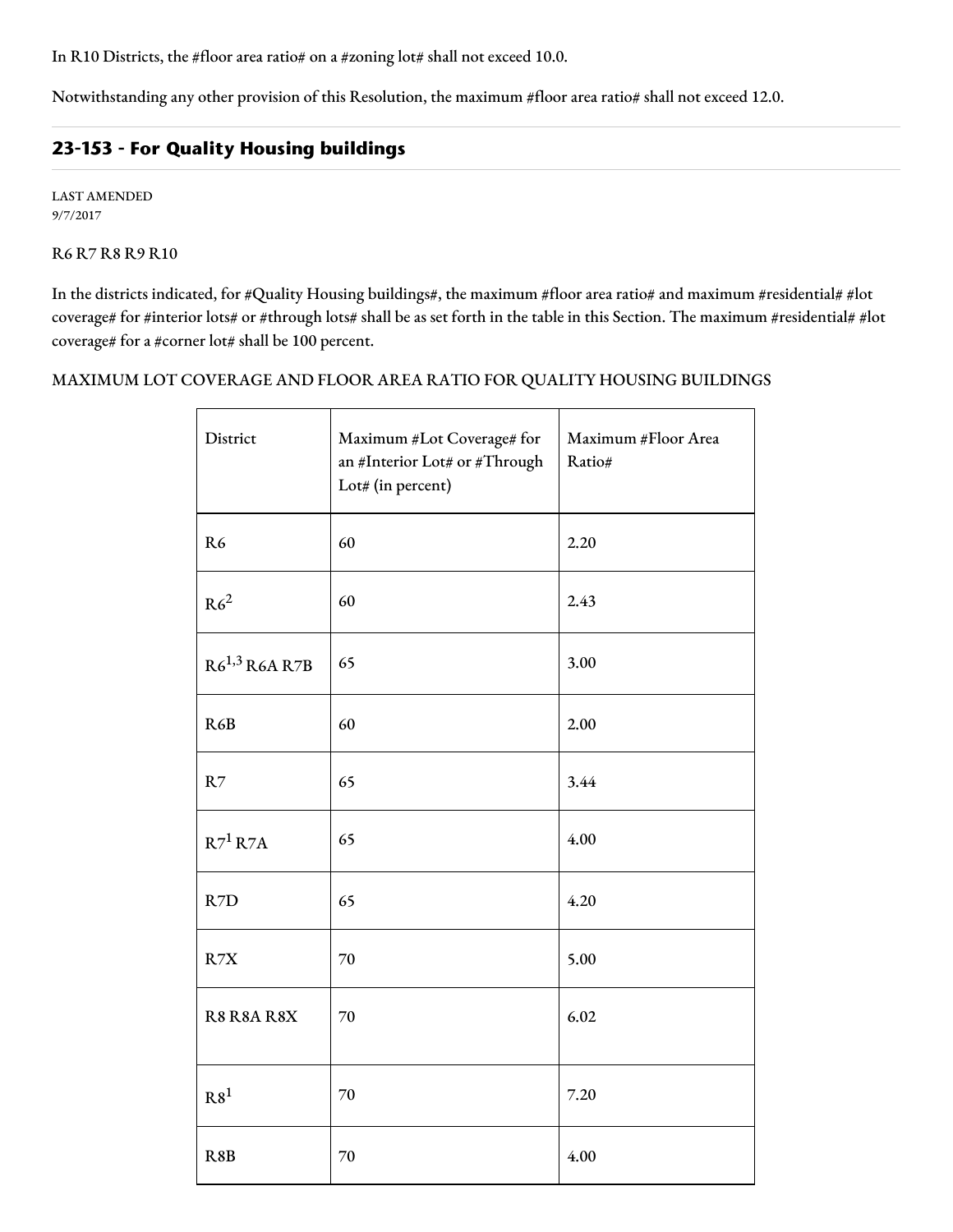| R <sub>9</sub> R <sub>9</sub> A | 70 | 7.52  |
|---------------------------------|----|-------|
| R9D R9X                         | 70 | 9.00  |
| <b>R10</b>                      | 70 | 10.00 |

1 for #zoning lots#, or portions thereof, located within 100 feet of a #wide street# in R6, R7 or R8 Districts without a letter suffix outside the #Manhattan Core#

- 2 for #zoning lots# in an R6 District inside the #Manhattan Core# located within 100 feet of a #wide street#
- 3 for #zoning lots# in an R6 District without a letter suffix the maximum #lot coverage# for any #MIH development# utilizing the height and setback provisions of paragraph (c) of Section 23-664 in Mandatory Inclusionary Housing Program Area 1, as of May 24, 2017 in Community District 9 in the Borough of the Bronx and in Mandatory Inclusionary Housing Program Area 2, as of September 7, 2017, in Community District 14 in the Borough of Queens.

# **23-154 - Inclusionary Housing**

#### LAST AMENDED 2/14/2018

For #developments# or #enlargements# providing #affordable housing# pursuant to the Inclusionary Housing Program, as set forth in Section 23-90, inclusive, the maximum #floor area ratio# permitted in R10 Districts outside of #Inclusionary Housing designated areas# shall be as set forth in paragraph (a) of this Section, and the maximum #floor area ratio# in the #Inclusionary Housing designated areas# existing on March 22, 2016, shall be as set forth in paragraph (b) of this Section. Special provisions for specified #Inclusionary Housing designated areas# are set forth in paragraph (c) of this Section. Special #floor area# provisions for #zoning lots# in #Mandatory Inclusionary Housing areas# are set forth in paragraph (d) of this Section. The maximum #lot coverage# shall be as set forth in Section 23-153 (For Quality Housing buildings) for the applicable zoning district. For the purpose of this Section, defined terms include those set forth in Sections 12-10 and 23-911.

(a) R10 Districts outside of #Inclusionary Housing designated areas#

The #residential# #floor area ratio# of a #compensated zoning lot# may be increased from a base #floor area ratio# of 10.0 to a maximum #floor area ratio# of 12.0 at the rate set forth in this Section, if such #compensated zoning lot# provides #affordable housing# that is restricted to #low income floor area#.

For each square foot of #floor area# provided for a type of #affordable housing# listed in the table in this paragraph (a), the #floor area# of the #compensated zoning lot# may be increased by the amount of square feet set forth in the table, as applicable. Any #generating site# for which #public funding# has been received within the 15 years preceding the #regulatory agreement date#, or for which #public funding# is committed to be provided subsequent to such date, shall be deemed to be provided with #public funding#.

# OPTIONS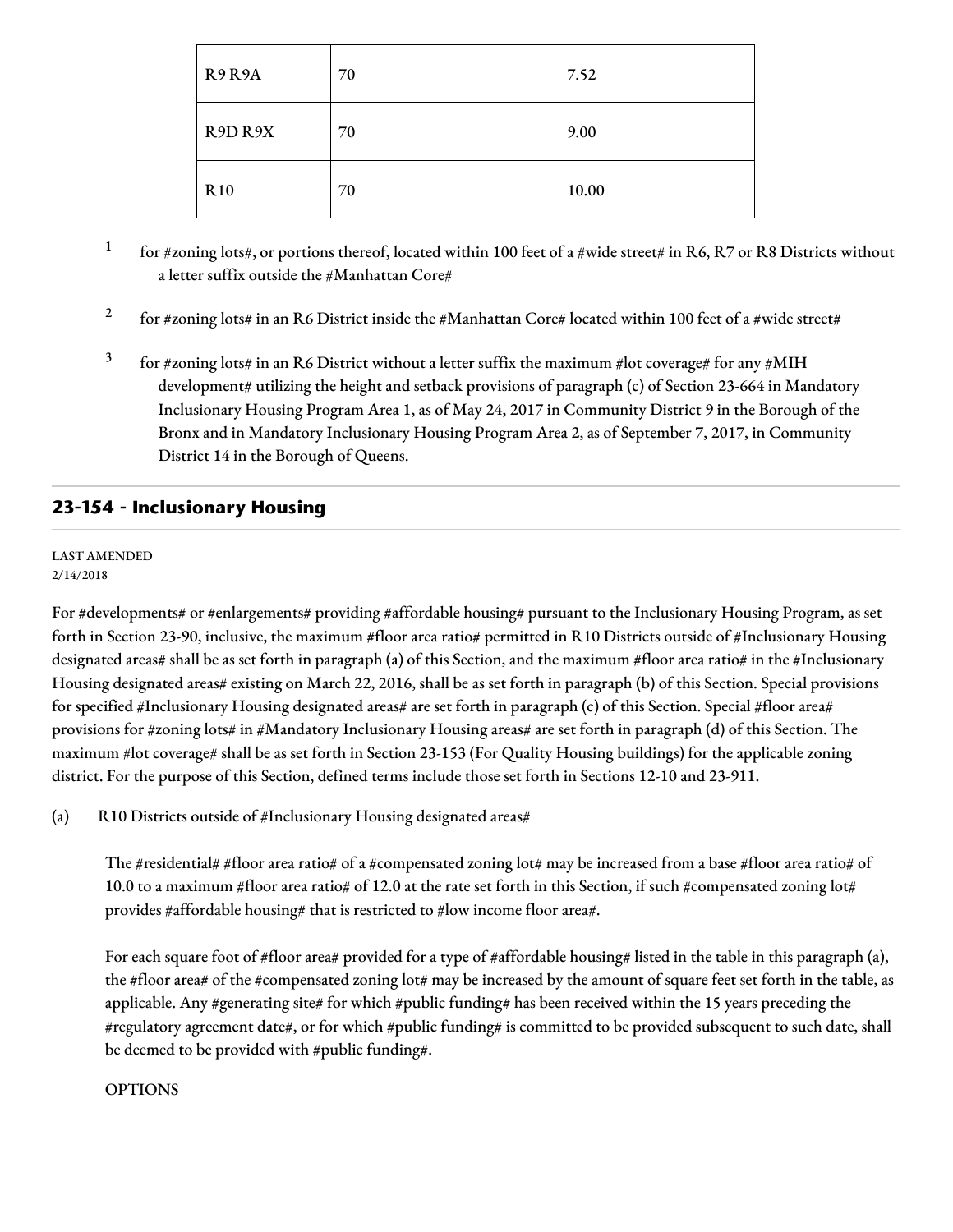| Without #public funding# | #New construction affordable housing#<br>or #substantial rehabilitation affordable<br>housing#                                       | 3.5  |
|--------------------------|--------------------------------------------------------------------------------------------------------------------------------------|------|
|                          | #Preservation affordable housing#                                                                                                    | 2.0  |
| With #public funding#    | #New construction affordable housing#,<br>#substantial rehabilitation affordable<br>housing# or #preservation affordable<br>housing# | 1.25 |

# (b) #Inclusionary Housing designated areas#

The #residential# #floor area# of a #zoning lot# may not exceed the base #floor area ratio# set forth in the table in this paragraph (b), except that such #floor area# may be increased on a #compensated zoning lot# by 1.25 square feet for each square foot of #low income floor area# provided, up to the maximum #floor area ratio# specified in the table, as applicable. However, the amount of #low income floor area# required to receive such #floor area compensation# need not exceed 20 percent of the total #floor area#, exclusive of ground floor non-#residential# #floor area# on the #compensated zoning lot#.

# MAXIMUM RESIDENTIAL FLOOR AREA RATIO

| District              | Base #floor area<br>ratio# | Maximum #floor area<br>ratio# |
|-----------------------|----------------------------|-------------------------------|
| R6B                   | 2.00                       | 2.20                          |
| R6 <sup>1</sup>       | 2.20                       | 2.42                          |
| $R62 R6A R7-21$       | 2.70                       | 3.60                          |
| R7A R7-2 <sup>2</sup> | 3.45                       | 4.60                          |
| $R7-3$                | 3.75                       | 5.0                           |
| R7D                   | 4.20                       | 5.60                          |
| R7X                   | 3.75                       | 5.00                          |
| R <sub>8</sub>        | 5.40                       | 7.20                          |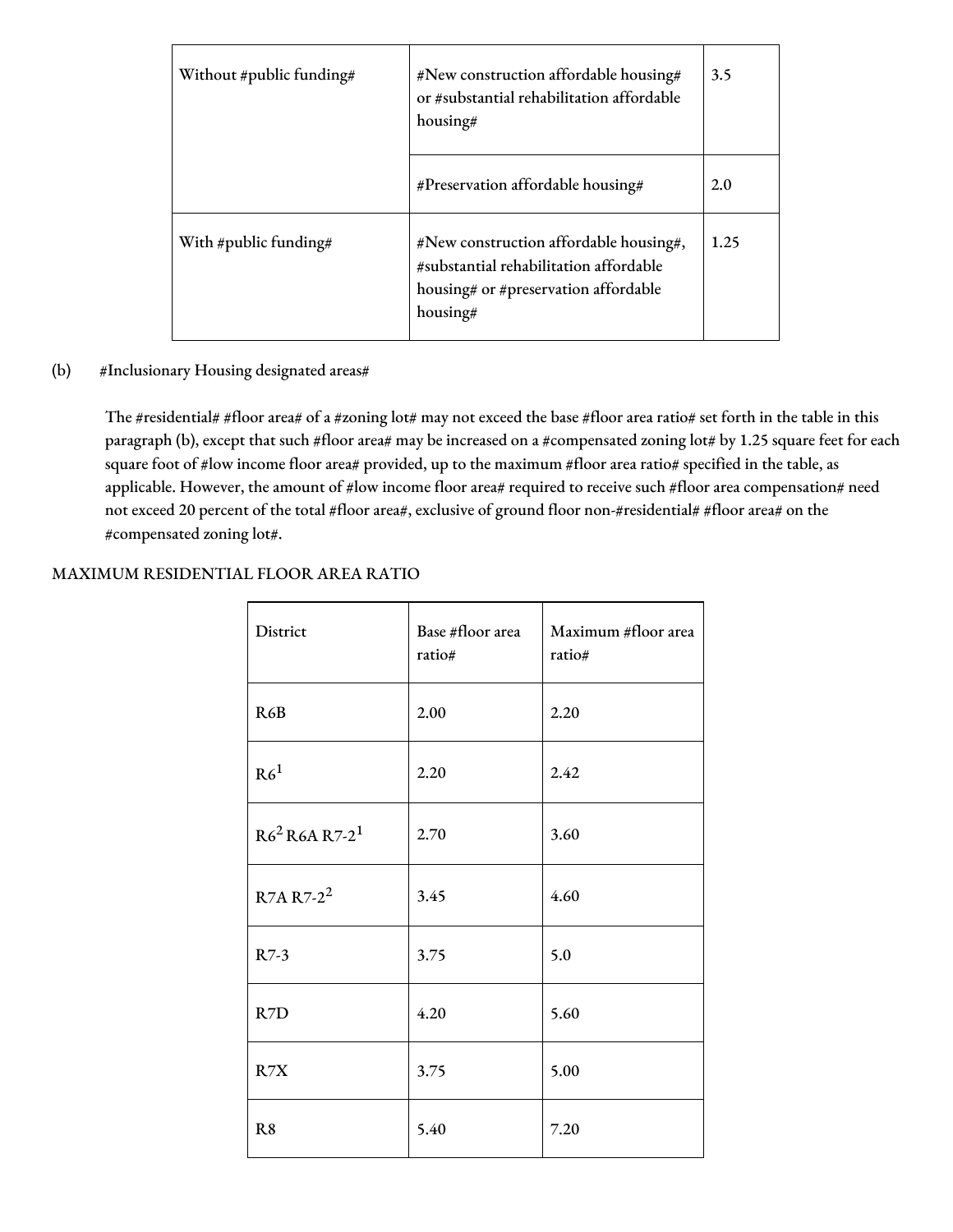| R9              | 6.00 | 8.00  |
|-----------------|------|-------|
| R9A             | 6.50 | 8.50  |
| R9D             | 7.5  | 10.0  |
| R9X             | 7.3  | 9.70  |
| R <sub>10</sub> | 9.00 | 12.00 |

- 1 for #zoning lots#, or portions thereof, beyond 100 feet of a #wide street#
- 2 for #zoning lots#, or portions thereof, within 100 feet of a #wide street#
- (c) Special provisions for specified #Inclusionary Housing designated areas#
	- (1) Optional provisions for #large-scale general developments# in C4-6 or C5 Districts

Within a #large-scale general development# in a C4-6 or C5 District, the special optional regulations as set forth in this paragraph  $(c)(1)$ , inclusive, modify the provisions of paragraph  $(b)$  of this Section:

- (i) The #residential# #floor area# of a #development# or #enlargement# may be increased by 0.833 square feet for each one square foot of #moderate income floor area#, or by 0.625 square feet for each one square foot of #middle income floor area#, provided that for each square foot of such #floor area compensation# there is one square foot of #floor area compensation#, pursuant to paragraph (b) of this Section;
- (ii) However, the amount of #affordable housing# required to receive such #floor area compensation# need not exceed the amounts specified in this paragraph,  $(c)(1)(ii)$ . If #affordable housing# is provided for both #low income# and #moderate income households#, the amount of #moderate income floor area# need not exceed 15 percent of the total #floor area#, exclusive of ground floor non-#residential# #floor area#, on the #zoning lot#, provided that the amount of #low income floor area# is at least 10 percent of the total #floor area#, exclusive of ground floor non-#residential# #floor area#, on the #zoning lot#. If #affordable housing# is provided for both #middle income households# and #low income households#, the amount of #middle income floor area# need not exceed 20 percent of the total #floor area#, exclusive of ground floor non-#residential# #floor area#, on the #zoning lot#, provided that the amount of #low income floor area# is at least 10 percent of the total #floor area#, exclusive of ground floor non- #residential# #floor area#, on the #zoning lot#.

For the purposes of this paragraph,  $(c)(1)$ , inclusive, #low income floor area# may be considered #moderate income floor area# or #middle income floor area#, and #moderate income floor area# may be considered #middle income floor area#.

(2) Special provisions for #large-scale general developments# in Community District 1 in the Borough of Queens

Special provisions shall apply to #zoning lots# within a #large-scale general development# that contains R6B, R7A and R7-3 Districts within an #Inclusionary Housing designated area#, as follows: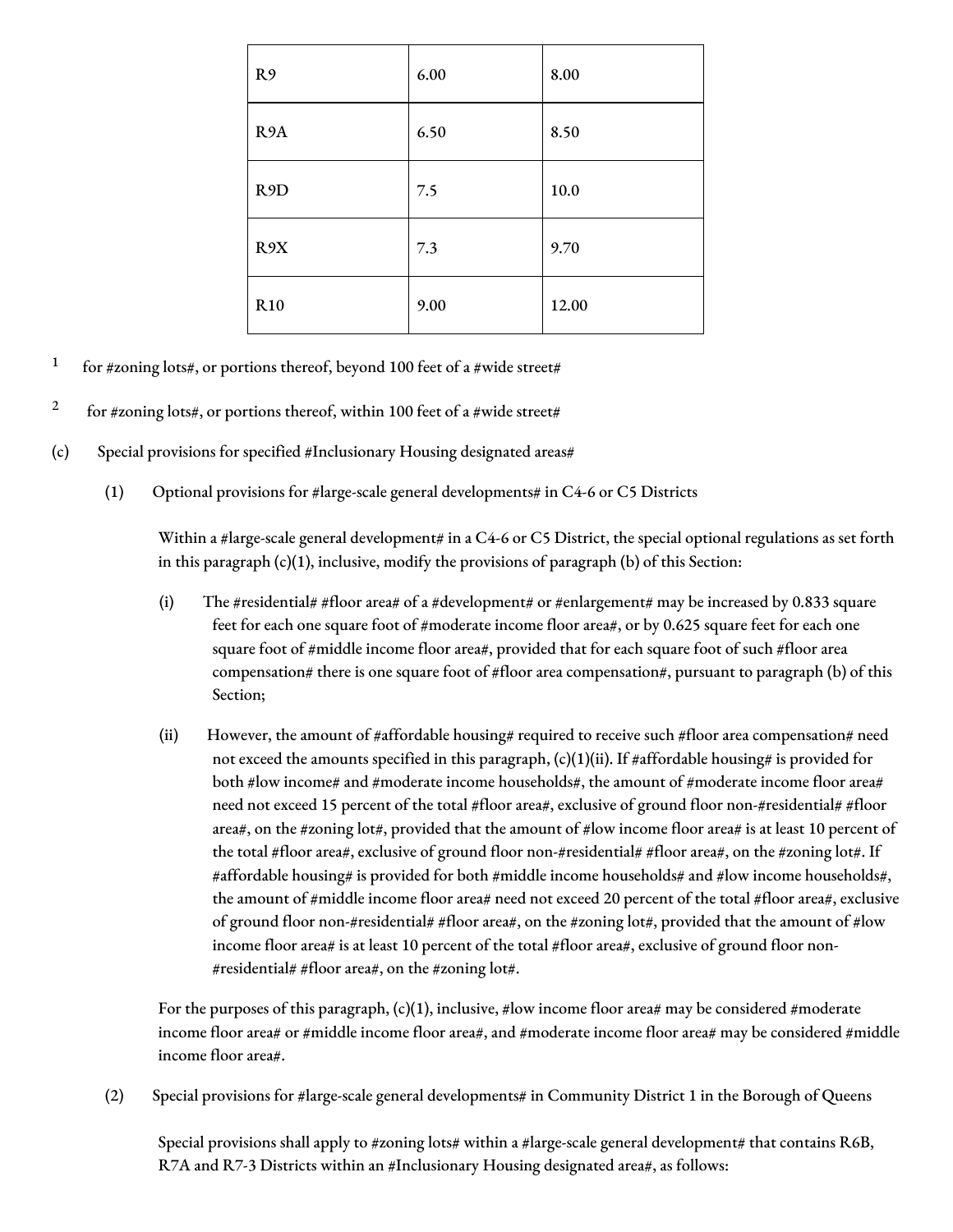- (i) For #zoning lots#, or portions thereof, that are located within R6B, R7A or R7-3 Districts, the base #floor area ratio# set forth in paragraph (b) of this Section shall not apply. No #residential# #development# or #enlargement# shall be permitted unless #affordable floor area# is provided pursuant to the provisions of this paragraph. The amount of #low-income floor area# provided shall equal no less than 10 percent of the #floor area# on such #zoning lot#, excluding any ground floor non-#residential# #floor area#, #floor area# within a #school#, or any #floor area# increase resulting from the provision of a #FRESH food store# and the amount of #moderate-income floor area# provided shall equal no less than 15 percent of the #floor area# on such #zoning lot#, excluding any ground floor non-#residential# #floor area#, #floor area# within a #school#, or any #floor area# increase resulting from the provision of a #FRESH food store#. For the purposes of this paragraph (c)(2)(i), inclusive, #low income floor area# may be considered #moderate income floor area#; and
- (ii) The amount of #affordable floor area# utilizing #public funding# that may count toward satisfying the #affordable floor area# required in paragraph (c)(2)(i) of this Section shall be determined in accordance with procedures prescribed by the City Planning Commission pursuant to the provisions of Section 74- 743 (Special provisions for bulk modification).
- (3) Special provisions for #compensated zoning lots#

Special provisions shall apply to #compensated zoning lots# located within:

- (i) R6, R7-3 and R8 Districts on #waterfront blocks# in #Inclusionary Housing designated areas# within Community District 1, Borough of Brooklyn, as set forth in Section 62-352; or
- (ii) the #Special Hudson Yards District#, #Special Clinton District# and #Special West Chelsea District#, as set forth in Sections 93-23, 96-21 and 98-26, respectively.
- (d) Special #floor area# provisions for #zoning lots# in #Mandatory Inclusionary Housing areas#

For #zoning lots# in #Mandatory Inclusionary Housing areas#, the following provisions shall apply:

(1) Affordable housing requirement

Except where permitted by special permit of the Board of Standards and Appeals pursuant to Section 73-624 (Reduction or modification of Mandatory Inclusionary Housing requirements), or as provided in paragraph (d) (4) of this Section 23-154, no #residential# #development#, #enlargement# or #conversion# from non-#residential# to #residential use# shall be permitted unless #affordable housing#, as defined in Section 23-911 (General definitions) is provided or a contribution is made to the #affordable housing fund#, as defined in Section 23-911, pursuant to the provisions set forth in paragraph  $(d)(3)(i)$  through  $(d)(3)(v)$  and  $(d)(5)$  of this Section, inclusive.

(2) Maximum #floor area ratio#

The maximum #floor area ratio# for the applicable zoning district in #Inclusionary Housing designated areas# set forth in paragraph (b) of this Section shall apply to the applicable zoning district in a #Mandatory Inclusionary Housing area#, except:

- (i) in an R6 District, without a letter suffix, the maximum #floor area ratio# shall be 3.6 in the following areas:
	- (a) Mandatory Inclusionary Housing Program Area 1, as of May 24, 2017, in Community District 9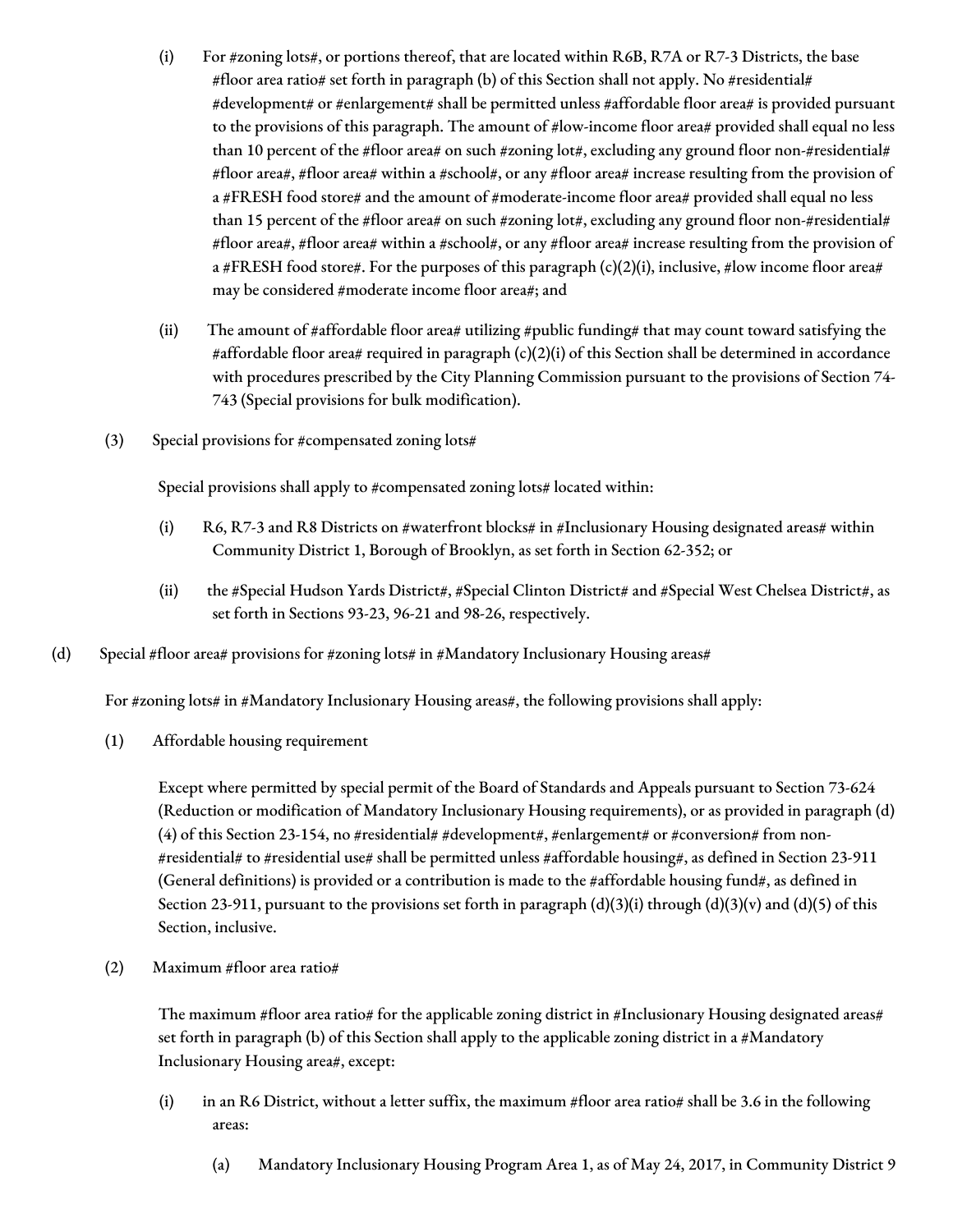in the Borough of the Bronx; and

- (b) Mandatory Inclusionary Housing Program Area 2, as of September 7, 2017, in Community District 14 in the Borough of Queens.
- (ii) in an R7-1 or R7-2 District, the maximum #floor area ratio# shall be 4.6, except that the maximum #floor area ratio# for an R7-2 District in a #Mandatory Inclusionary Housing area# in Community District 5, Borough of Brooklyn, mapped on or before April 20, 2016, shall be as set forth in paragraph (b) of this Section;
- (iii) in an R7-3 or R7X District, the maximum #floor area ratio# shall be 6.0; and
- (iv) in an R9-1 District the maximum #floor area ratio# shall be 9.0.

In addition, in R6, R7-1, R7-2, R8 and R9 Districts without a letter suffix, where the basic height and setback requirements are utilized pursuant to paragraph (b) of Section 23-952, the maximum #floor area ratio# shall be determined in accordance with the provisions of Section 23-151 (Basic regulations for R6 through R9 Districts).

For any #development#, #enlargement# or #conversion# from non-#residential# to #residential use# that is subject to the provisions of paragraph  $(d)(4)$  of this Section, the maximum #floor area ratio# for the applicable district outside of #Inclusionary Housing designated areas# or #Mandatory Inclusionary Housing areas# shall apply.

(3) Options for compliance with affordable housing requirement

Options for compliance with the affordable housing requirement of paragraph (d)(1) of this Section are set forth in the following paragraphs (d)(3)(i) through (d)(3)(v). These options shall be applicable within #Mandatory Inclusionary Housing areas# as indicated in <u>[APPENDIX](http://www1.nyc.gov/assets/planning/download/pdf/zoning/zoning-text/appendixf.pdf) F</u> of this Resolution. The Deep Affordability Option or the Workforce Option shall only be made applicable in combination with Option 1 or Option 2. Regardless of whether every option specified in this paragraph (d)(3), inclusive, is included in a land use application for applicability to a proposed #Mandatory Inclusionary Housing area# or as a term or condition of a special permit pursuant to this Resolution, all affordability options available under the provisions of this paragraph (d)(3), inclusive, shall be part of the subject matter of each such application throughout the land use review process. The Workforce Option shall not be applicable within the #Manhattan Core#. A #development#, #enlargement# or #conversion# from non-#residential# to #residential use# shall comply with either Option 1, Option 2, the Deep Affordability Option, the Workforce Option, or the Affordable Housing Fund Option, as applicable.

When a #building# containing #residences# is #enlarged#, the following shall be considered part of the #enlargement# for the purposes of this paragraph (d)(3), inclusive: #residential# #floor area# that is reconstructed, or #residential# #floor area# that is located within a #dwelling unit# where the layout has been changed.

(i) Option 1

For  $\#$ MIH developments# utilizing Option 1, an amount of  $\#$ affordable floor area# for #qualifying households# shall be provided that is equal to at least 25 percent of the #residential# #floor area# within such #MIH development#. The weighted average of all #income bands# for #affordable housing units# shall not exceed 60 percent of the #income index#, and there shall be no more than three #income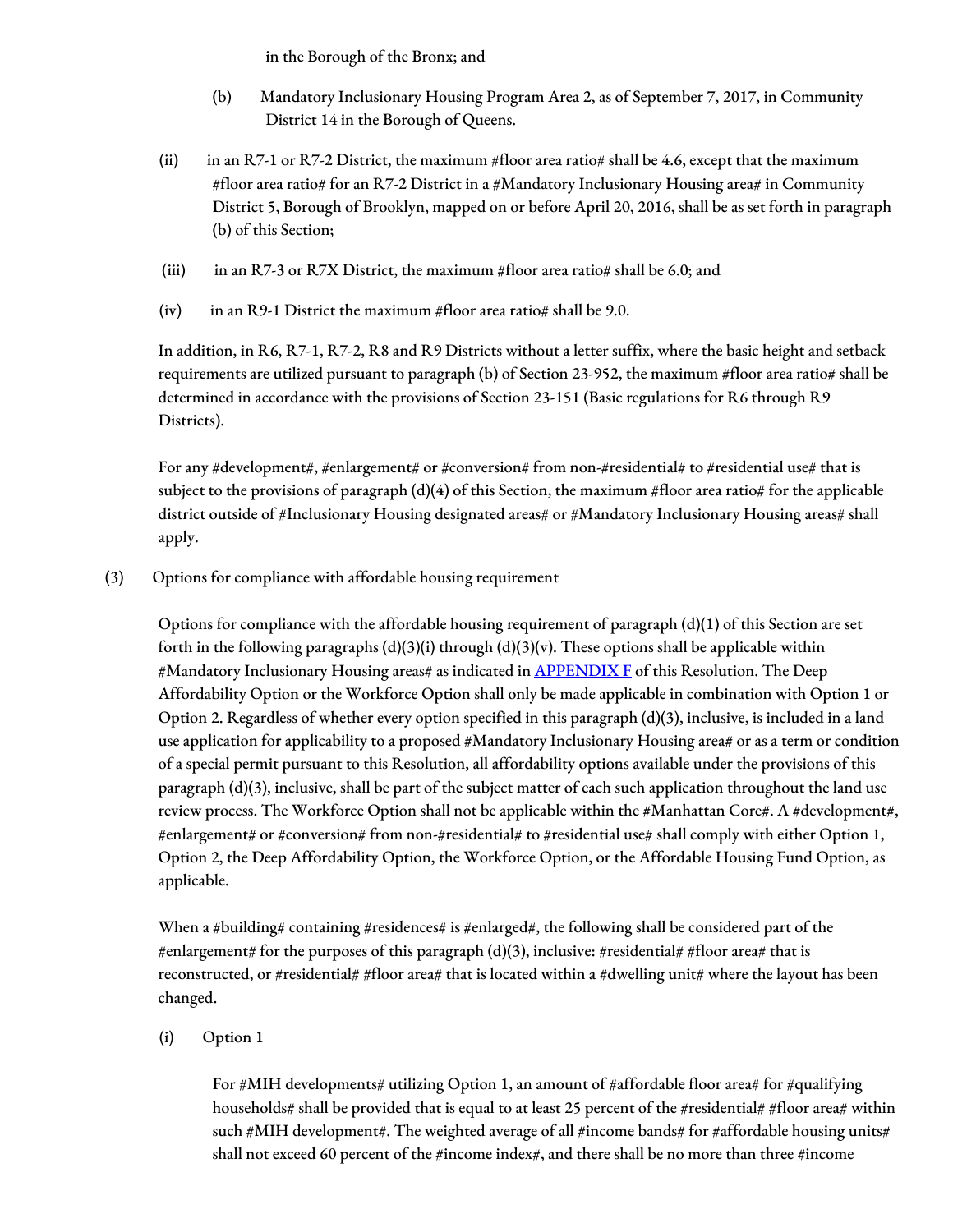bands#. At least 10 percent of the #residential# #floor area# within such #MIH development# shall be affordable within an #income band# at 40 percent of the #income index#, and no #income band# shall exceed 130 percent of the #income index#.

(ii) Option 2

For #MIH developments# utilizing Option 2, an amount of #affordable floor area# for #qualifying households# shall be provided that is equal to at least 30 percent of the #residential# #floor area# within such #MIH development#. The weighted average of all #income bands# for #affordable housing units# shall not exceed 80 percent of the #income index#, and there shall be no more than three #income bands#. No #income band# shall exceed 130 percent of the #income index#.

### (iii) Deep Affordability Option

For #MIH developments# utilizing the Deep Affordability Option, an amount of #affordable floor area# for #qualifying households# shall be provided that is equal to at least 20 percent of the #residential# #floor area# within such #MIH development#. The weighted average of all #income bands# for #affordable housing units# shall not exceed 40 percent of the #income index#, and there shall be no more than three #income bands#. No #income band# shall exceed 130 percent of the #income index#. No #public funding# shall be utilized for such #MIH development# except where #HPD# determines that such #public funding# is necessary to support a significant amount of affordable housing that is in addition to the #affordable floor area# satisfying the requirements of this Section.

### (iv) Workforce Option

For #MIH developments# utilizing the Workforce Option, an amount of #affordable floor area# for #qualifying households# shall be provided that is equal to at least 30 percent of the #residential# #floor area# within such #MIH development#. The weighted average of all #income bands# for #affordable housing units# shall not exceed 115 percent of the #income index#, and there shall be no more than four #income bands#. No #income band# shall exceed 135 percent of the #income index#. At least 5 percent of the #residential# #floor area# within such #MIH development# shall be affordable within an #income band# at 70 percent of the #income index#, and in addition, at least five percent of the #residential# #floor area# within such #MIH development# shall be affordable within an #income band# at 90 percent of the #income index#. Such #MIH development# may not utilize #public funding#.

The Workforce Option shall expire within a #Mandatory Inclusionary Housing area# 10 years after the effective date of the amendment establishing or renewing such option in a #Mandatory Inclusionary Housing area#, as indicated in **[APPENDIX](http://www1.nyc.gov/assets/planning/download/pdf/zoning/zoning-text/appendixf.pdf) F** of this Resolution. However, the Workforce Option shall apply to an  $\#MH$  development# that has filed an  $\#MH$  application# for such option prior to expiration of such option, provided that the  $#MH$  development# complies with all provisions of Section 11-33 (Building Permits for Minor or Major Development or Other Construction Issued before Effective Date of Amendment), inclusive. For the purposes of applying the provisions of Section 11-33, the effective date of applicable amendment shall be six months after the date of the expiration of the Workforce Option in such #Mandatory Inclusionary Housing area#.

The Workforce Option shall not be permitted to be utilized for any  $\#$ development#,  $\#$ enlargement#, or #conversion# from non-#residential# to #residential use# within the #Manhattan Core#.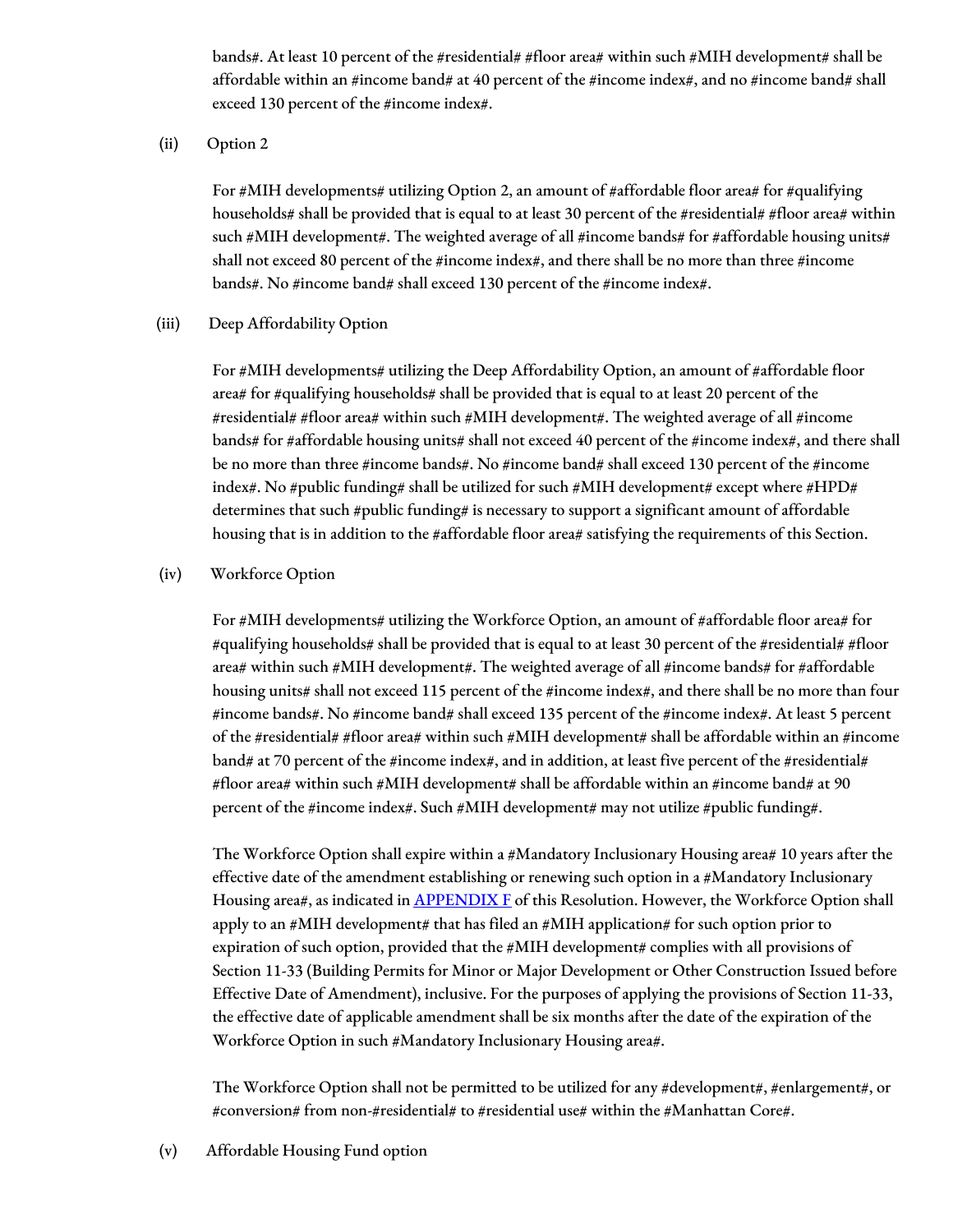A #development#, #enlargement#, or #conversion# from non-#residential# to #residential use# that increases the number of #dwelling units# by no more than 25, and increases #residential# #floor area# on the #zoning lot# by less than 25,000 square feet, may satisfy the requirements of this Section by making a contribution to the #affordable housing fund#. The amount of such contribution shall approximate, using the best available data, the cost of providing the #affordable floor area# in the same Community District as the #MIH development#. A schedule setting forth the contribution amount for each affected Community District shall be established by #HPD# and shall be updated on an annual basis, as set forth in the #guidelines#.

### (4) Exceptions

The requirements of paragraph (d) of this Section shall not apply to:

- (i) A single #development#, #enlargement#, or #conversion# from non-#residential# to #residential use# of not more than 10 #dwelling units# and not more than 12,500 square feet of #residential# #floor area# on a #zoning lot# that existed on the date of establishment of the applicable #Mandatory Inclusionary Housing area#;
- (ii) a #development#, #enlargement#, or #conversion# from non-#residential# to #residential use# containing no #residences# other than #affordable independent residences for seniors#; or
- (iii) a #development#, #enlargement#, or #conversion# from non-#residential# to #residential use# that is granted a full waiver of the requirements set forth in paragraph (d)(3), inclusive, of this Section by special permit of the Board of Standards and Appeals pursuant to Section 73-624 (Reduction or modification of Mandatory Inclusionary Housing requirements).
- (5) Additional requirements where #affordable housing# is provided off-site

When #affordable floor area# is provided on an #MIH site# that is not an #MIH zoning lot# pursuant to paragraph (a) of Section 23-96 (Requirements for Generating Sites or MIH Sites), the amount of #affordable floor area# required pursuant to paragraphs (d)(3)(i) through (d)(3)(iv) of this Section shall be increased by an amount equal to five percent of the #residential# #floor area# within such #MIH development#, multiplied by the percentage of the #affordable floor area# that is provided on an #MIH site# that is not an #MIH zoning lot#. Such additional #affordable floor area# shall be provided for #qualifying households# at income levels that comply with the average #income bands# specified in paragraphs  $(d)(3)(i)$  through  $(d)(3)(iv)$  of this Section, as applicable to the #MIH development#.

# **23-155 - Affordable independent residences for seniors**

#### LAST AMENDED 2/14/2018

#### R6 R7 R8 R9 R10

In the districts indicated, the maximum #floor area ratio# for #affordable independent residences for seniors# utilizing the Quality Housing #bulk# regulations shall be as set forth in the table in this Section.

In R6, R7, R8, R9 or R10 Districts without a letter suffix, the maximum #floor area ratio# and #open space ratio# for #affordable independent residences for seniors# utilizing the basic #bulk# regulations shall be as set forth for #residential uses# in Sections 23-151 (Basic regulations for R6 through R9 Districts) and 23-152 (Basic regulations for R10 Districts), as applicable.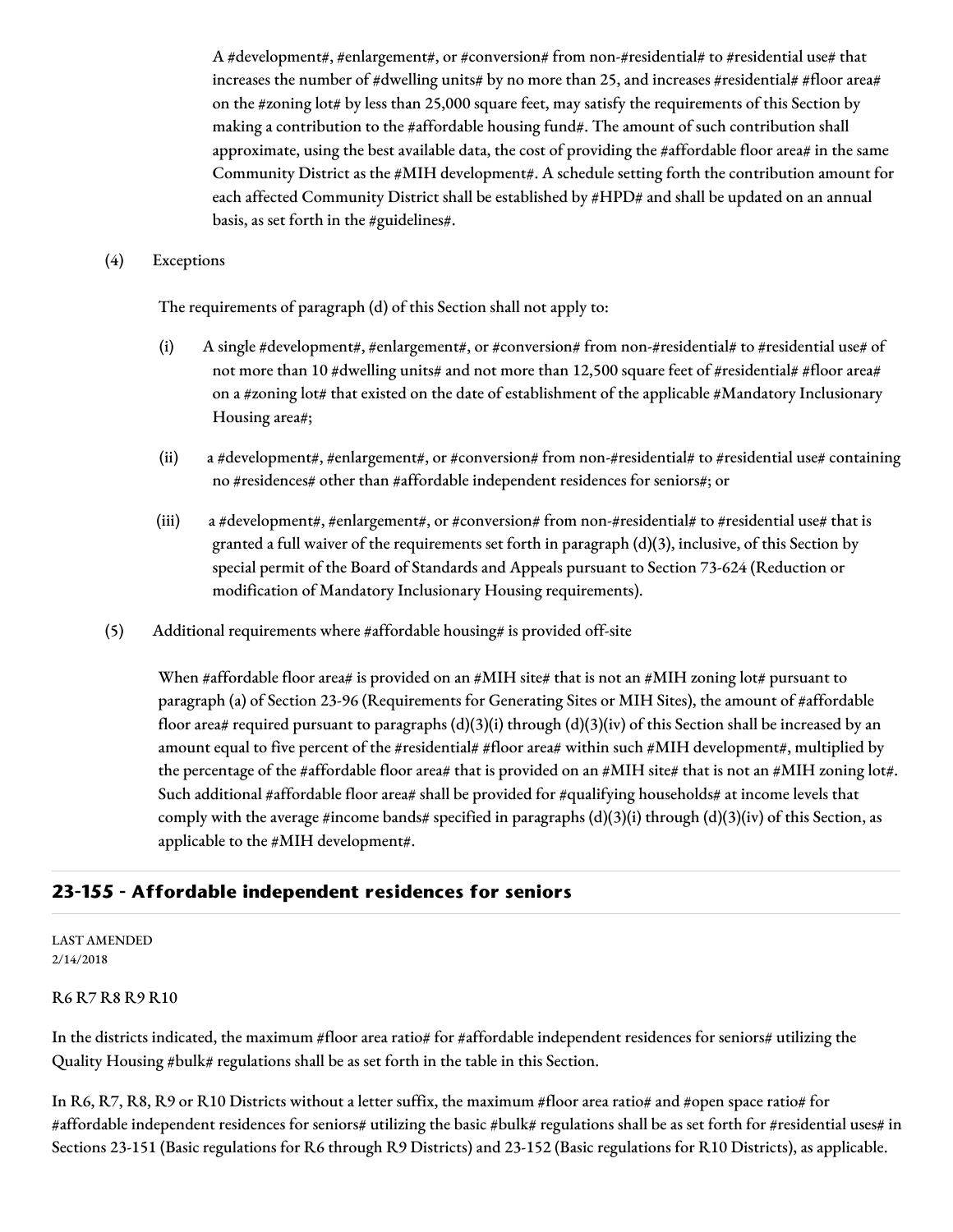# MAXIMUM FLOOR AREA RATIO FOR AFFORDABLE INDEPENDENT RESIDENCES FOR SENIORS IN QUALITY HOUSING BUILDINGS

| District         | Maximum #Floor Area<br>Ratio# |
|------------------|-------------------------------|
| R6 R6A R7B       | 3.90                          |
| R6B              | 2.20                          |
| R7 R7A           | 5.01                          |
| R7D              | 5.60                          |
| R7X              | 6.00                          |
| R8 R8A R8X       | 7.20                          |
| R8B              | 4.00                          |
| R9               | 8.00                          |
| $R9-1$           | 9.00                          |
| R <sub>9</sub> A | 8.50                          |
| R9X              | 9.70                          |
| R9D              | 10.00                         |
| R10 R10A R10X    | 12.00                         |

# **23-156 - Special lot coverage provisions for certain interior or through lots**

LAST AMENDED 3/22/2016

R6 R7 R8 R9 R10

In the districts indicated, the maximum #lot coverage# set forth in Section 23-153 (For Quality Housing buildings), may be increased for shallow #zoning lots# in accordance with paragraph (a) of this Section, and may be increased for #interior# or #through lots# within 100 feet of corners or located along the short dimension of the #block#, in accordance with paragraph (b)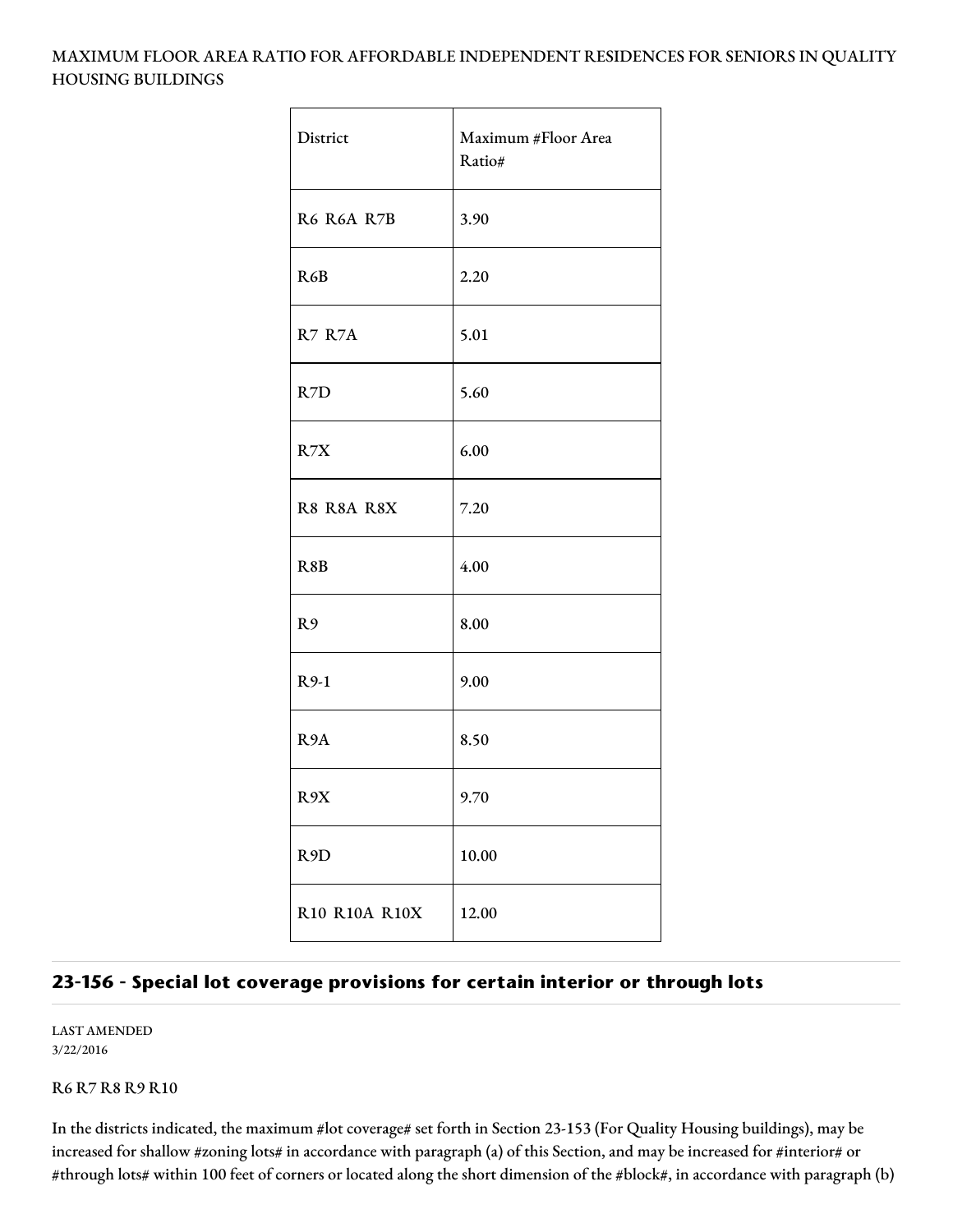#### of this Section.

#### (a) Shallow #zoning lots#

The maximum #lot coverage# for shallow #interior# or #through lots# may be increased as follows:

 $(1)$  For shallow #interior lots#

In the districts indicated, if an #interior lot# was owned separately and individually from all other adjoining tracts of land, both on December 15, 1961, and on the date of application for a #building permit#, and is less than 90 feet deep at any point, the maximum #lot coverage# of such #zoning lot#, or portion thereof, may be increased by one percent for every five feet the depth of such #zoning lot#, or portion thereof, is less than 90 feet. Where the #front lot line# or #rear lot line# of a #zoning lot# intersects a #side lot line# at an angle other than 90 degrees, the depth of such #zoning lot#, or portion thereof, shall be measured at the midpoint of such irregularly angled #lot line#.

### (2) For shallow #through lots#

In the districts indicated, if a #through lot# was owned separately and individually from all other adjoining tracts of land, both on December 15, 1961, and on the date of application for a #building permit#, and is less than 180 feet deep at any point, the maximum #lot coverage# of such #zoning lot#, or portion thereof, may be increased by one percent for every five feet the depth of such #zoning lot#, or portion thereof, is less than 180 feet. Where the #front lot line# or #rear lot line# of a #zoning lot# intersects a #side lot line# at an angle other than 90 degrees, the depth of such #zoning lot#, or portion thereof, shall be measured at the midpoint of such irregularly angled #lot line#.

# (3) Special provisions for #zoning lots# created after December 15, 1961

Notwithstanding the provisions of paragraphs (a)(1) and (a)(2) of this Section, the special #lot coverage# provisions of this Section may be applied to a #zoning lot#, or portion thereof, created after December 15, 1961, provided that the shallow lot condition was in existence on December 15, 1961, and subsequently such shallow lot condition on the #zoning lot#, or portion thereof, has neither increased nor decreased in depth.

(4) For #zoning lots# with shallow portions

Where a portion of a #zoning lot# is less than 90 feet for an #interior lot#, or 180 feet for a #through lot#, an adjusted maximum #lot coverage# shall be established for the #zoning lot# by multiplying the maximum percent of #lot coverage# permitted for the shallow portion of the #zoning lot# established pursuant to paragraphs (a)(1) or (a)(2) of this Section by the percentage such portion constitutes of the #lot area# of the #zoning lot#, and by multiplying the maximum percent of #lot coverage# permitted for the non-shallow portion of the #zoning lot# established pursuant to Section 23-153 (For Quality Housing buildings) by the percentage such portion constitutes of the #lot area# of the #zoning lot#. The sum of the areas of #lot coverage# thus obtained shall be the adjusted maximum percent of #lot coverage# for the #zoning lot#.

# (5) Maximum coverage

In no event shall the maximum #lot coverage# of an #interior lot# or #through lot# exceed 80 percent. Shallow portions of a #zoning lot# may exceed such maximum, so long as the adjusted maximum #lot coverage# set forth in paragraph (a)(4) of this Section complies with such maximum.